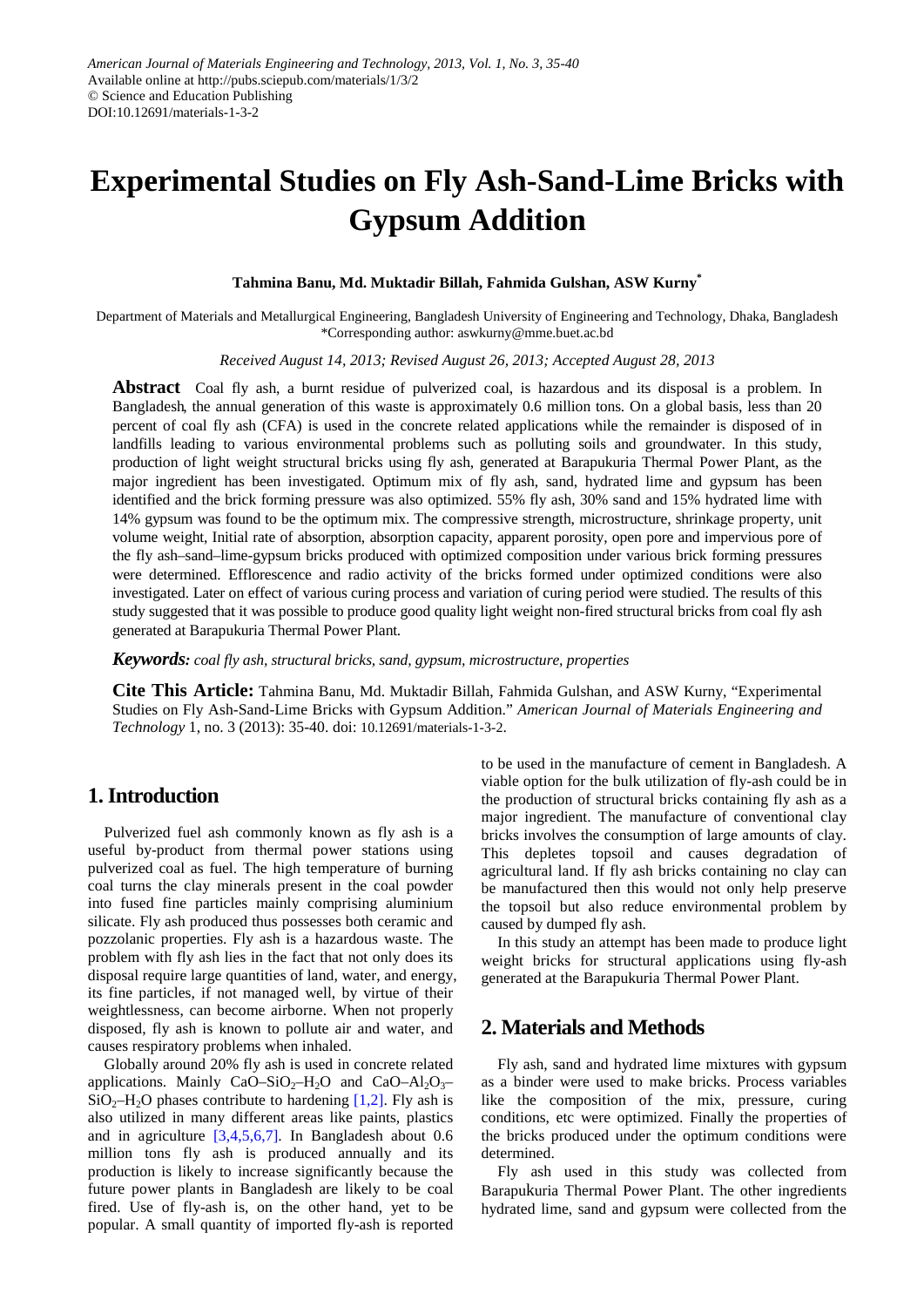local market. The major ingredients in fly-ash are presented in [Table 1.](#page-1-0)

<span id="page-1-0"></span>

| Tabit 1. Chthntai toinboshton of Darabuxuria Fower blant ny-asir |                  |       |                                |      |      |  |  |  |  |
|------------------------------------------------------------------|------------------|-------|--------------------------------|------|------|--|--|--|--|
| Compound                                                         | SiO <sub>2</sub> | Al2O2 | Fe <sub>2</sub> O <sub>3</sub> | CaO  | MgO  |  |  |  |  |
| Mass fraction, %                                                 | 48.20            | 41.24 | 3.37                           | 3.31 | 0.20 |  |  |  |  |

**Table 1. Chemical composition of Barapu**k**uria Power plant fly-ash**

Brick specimens were produced under the conditions given in [Table 2.](#page-1-1) At least five bricks were made for each specimen type. Before making a brick, each ingredient of the raw materials was dried in a muffle furnace at 110℃ for 24 hour. Required amount of each ingredient was weighed, 14% moisture was added and the components were mixed thoroughly. To ensure uniform size of the bricks a known weight of mixture was used each time to fill the mould cavity. Dimension of the mould cavity opening was 6 X 3.5 cm. A hydraulic press was used to apply pressure for a period of 15 Sec [\(Figure 1\)](#page-1-2). The bricks [\(Figure 2\)](#page-1-3) were then ejected and finally cured. Curing was done in air, using water spray, by putting the bricks under wet cloth and by keeping the bricks immersed in water. Bricks formed under various pressures were also cured for different periods in optimum curing condition.

<span id="page-1-2"></span>

**Figure 1.** Hydraulic press

<span id="page-1-3"></span>

**Figure 2.** Fly ash-sand-lime-gypsum bricks

<span id="page-1-1"></span>

| <b>Table 2. Test parameters</b> |                |                 |                |                |                           |                          |                     |  |  |  |
|---------------------------------|----------------|-----------------|----------------|----------------|---------------------------|--------------------------|---------------------|--|--|--|
| <b>Bricks</b><br>code           | Sand<br>$wt$ % | Fly ash<br>wt % | Lime<br>$wt$ % | Gypsum<br>wt % | Forming<br>Pressure (psi) | Curing process           | Other<br>parameters |  |  |  |
| T <sub>1</sub>                  | 10             | 80              | 10             | $\overline{c}$ | 1000                      | In $air*$                |                     |  |  |  |
| T <sub>2</sub>                  | 20             | 70              | 10             | $\mathfrak{2}$ | 1000                      | In air*                  |                     |  |  |  |
| T3                              | 30             | 60              | 10             | $\overline{c}$ | 1000                      | In air*                  |                     |  |  |  |
| T <sub>4</sub>                  | 40             | 50              | 10             | $\mathfrak{2}$ | 1000                      | In air*                  |                     |  |  |  |
| T <sub>5</sub>                  | 30             | 65              | 5              | $\overline{c}$ | 1000                      | In air*                  |                     |  |  |  |
| T <sub>6</sub>                  | 30             | 62.5            | 7.5            | $\overline{c}$ | 1000                      | In $air*$                |                     |  |  |  |
| T7                              | 30             | 60              | 10             | $\mathfrak{2}$ | 1000                      | In air*                  |                     |  |  |  |
| T <sub>8</sub>                  | 30             | 57.5            | 12.5           | $\overline{c}$ | 1000                      | In air*                  |                     |  |  |  |
| T <sub>9</sub>                  | 30             | 55              | 15             | $\mathfrak{2}$ | 1000                      | In air*                  |                     |  |  |  |
| T <sub>10</sub>                 | 30             | 55              | 15             | $\overline{c}$ | 1000                      | In air*                  |                     |  |  |  |
| T <sub>11</sub>                 | 30             | 55              | 15             | 6              | 1000                      | In $air*$                |                     |  |  |  |
| T <sub>12</sub>                 | 30             | 55              | 15             | 10             | 1000                      | In air*                  | 14% moisture        |  |  |  |
| T13                             | 30             | 55              | 15             | 14             | 1000                      | In air*                  | added               |  |  |  |
| T <sub>14</sub>                 | 30             | 55              | 15             | 14             | 1000                      | In air*                  |                     |  |  |  |
| T15                             | 30             | $\overline{55}$ | 15             | 14             | 2000                      | In air*                  | Pressure applied    |  |  |  |
| T <sub>16</sub>                 | 30             | 55              | 15             | 14             | 3000                      | In $air*$                | for $15$ sec        |  |  |  |
| T <sub>17</sub>                 | 30             | 55              | 15             | 14             | 3000                      | In air*                  |                     |  |  |  |
| T18                             | 30             | 55              | 15             | 14             | 3000                      | Under water spray*       |                     |  |  |  |
| T <sub>19</sub>                 | 30             | 55              | 15             | 14             | 3000                      | Under wet cloth*         | Number of bricks    |  |  |  |
| <b>T20</b>                      | 30             | 55              | 15             | 14             | 3000                      | Under water*             | for each type is at |  |  |  |
| T21                             | 30             | 55              | 15             | 14             | 1000                      | In $air**$               | least 5             |  |  |  |
| T <sub>22</sub>                 | 30             | 55              | 15             | 14             | 1000                      | In air and then water*** |                     |  |  |  |
| T <sub>23</sub>                 | 30             | 55              | 15             | 14             | 2000                      | In $air**$               |                     |  |  |  |
| T <sub>24</sub>                 | 30             | 55              | 15             | 14             | 2000                      | In air and then water*** |                     |  |  |  |
| T <sub>25</sub>                 | 30             | 55              | 15             | 14             | 3000                      | In $air**$               |                     |  |  |  |
| T <sub>26</sub>                 | 30             | 55              | 15             | 14             | 3000                      | In air and then water*** |                     |  |  |  |

\*Curing period 7 days, \*\*Curing period 5 weeks

\*\*\*Cured 7 days in air and then 4 weeks in water

## **2.1. Test Methods**

#### **2.1.1. Compressive Strength**

Compressive strength was determined by applying load on the specimen using a Universal Testing Machine. Load was applied on an area measuring 6mm X 3.5 mm [The size of one face of the entire brick].

#### **2.1.2. Microstructure**

The samples were observed under an optical microscope (OM) and micrographs were recorded with a digital camera (OPTIKA Microscope B-600 MET) to investigate porosity. No preparation of the samples was done.

#### **2.1.3. Shrinkage Property**

Dimensions of the bricks were measured immediately after making the bricks and also after curing to determine the shrinkage of the bricks.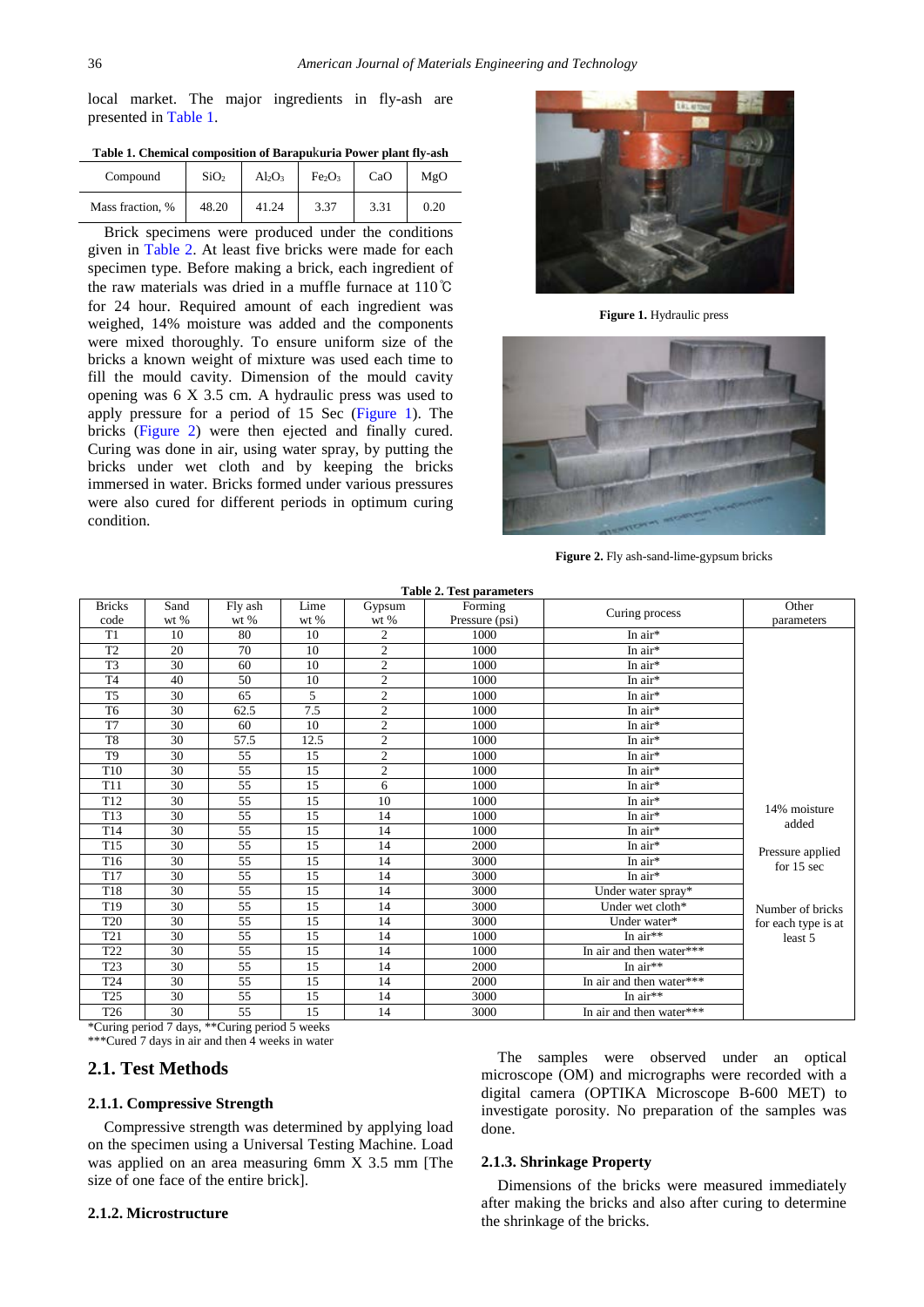## **2.1.4. Unit Volume Weight**

After 7 days of curing period bricks were dried at 110℃ for 24 hr and then allowed to cool to room temperature. Dry weight D (gm) was then measured. Following that the bricks were immersed for 24 hr in water at room temperature and suspended weight S (gm) was measured. The bricks were then removed, the surface water was wiped off with a damp cloth and the saturated weight W (gm) was measured within 5 min after removing the bricks from the water bath. Unit volume weight B,  $gm/cm^3 = D/V$ , where volume V,  $cm<sup>3</sup> = (W - S)$  was calculated.

#### **2.1.5. Initial Rate of Absorption (IRA)**

After measuring dry weight D (gm) as mentioned earlier, the bed surface of the brick (the face measuring 6mm X 3.5 mm ) was caused to absorb water for 1 min. Water was wiped out completely from the surface of the brick within 10 s of removal from contact with the water and weight D' (gm) was determined within 2 minutes. Initial rate of absorption IRA,  $\% = D' - D$  was then calculated [ASTM Designation C  $67 - 00$ ].

#### **2.1.6. Absorption Capacity**

ASTM Designation  $C$  67 – 00 was followed to measure the absorption capacity A,  $\% = [(W - D)/D]$ .

## **2.1.7. Apparent Porosity, Open Pore and Impervious Pore**

ASTM Designation C 67 – 00 was followed to determine apparent porosity P,  $% = [(W - D) / V]$ , Open pore volume,  $cm<sup>3</sup> = W - D$  and impervious pore volume,  $cm<sup>3</sup> = D - S$ .

## **2.1.8. Efflorescence Test**

This test was carried out according to ASTM C67-08. For this test, one brick was vertically placed in water with one end immersed and another brick stored in ambient condition. After 7 days both bricks were dried in oven at 110℃ for 24 hours. Then both bricks were observed from 10 ft distance under not less than 50 fc with normal vision. If any difference is observed because of presence of any salt deposit then the rating is reported as 'effloresced'. If no difference is noted, the rating is reported as 'not effloresced'.

#### **2.1.9. Radioactivity test**

Radio activity of the mixture of optimum composition was examined from Health Physics Division of Bangladesh Atomic Energy Commission.

#### **2.1.10. Variation of Curing Process and Time**

Effects of four different curing processes i.e. in still air, with water spray twice a day, keeping the specimen under wet cloth and keeping the specimen immersed under water for seven days were examined. Finally the effect of long duration curing was studied. For optimum composition and different compaction pressure one set of bricks were cured in air for five weeks. Another set was cured in air for one week and then for four weeks under water. Then their compressive strengths were compared. Difference in compressive strength was investigated with Fourier transform infrared spectroscopy (FTIR).

## **3. Results and Discussions**

# **3.1. The Effect of Sand on Compressive Strength**

The specimens  $T1 - T4$  [\(Table 2\)](#page-1-1) were prepared to determine the effect of amount of sand on compressive strength. The compressive strength could be increased from 113.46 kg/cm<sup>2</sup> to 165.57 kg/cm<sup>2</sup> by increasing the amount of sand from 10 to 40% [\(Figure 3\)](#page-2-0). The maximum strength was found for 40% sand  $-50\%$  fly ash  $-10\%$ lime bricks with 2% gypsum. As bulk utilization of fly ash was the major goal of this investigation, the optimum amount of sand was taken to be 30% that gave a compressive strength of 155.20 kg/cm<sup>2</sup>. The improvement in mechanical strength with increasing sand content has been attributed to a greater extent by the increased amount of free  $SiO<sub>2</sub>$  which reacts more easily with lime than fly ash [\[8\].](#page-5-2)

## **3.2. The Determination of the Optimum Lime and Fly Ash Content**

Compressive strength test results conducted on specimens T5 – T9 showed that maximum strength could be obtained with 15% lime and 55% fly ash [\(Figure 4\)](#page-2-1). Compressive strength found for this composition was 181.75 kg/cm<sup>2</sup>.

<span id="page-2-0"></span>

**Figure 3.** Effect of sand addition on compressive strength

<span id="page-2-1"></span>

**Figure 4.** Effect of lime addition on compressive strength

## **3.3. Optimum Amount of Gypsum Addition**

The variation in compressive strengths of specimens T10 - T13 containing varying amounts of gypsum is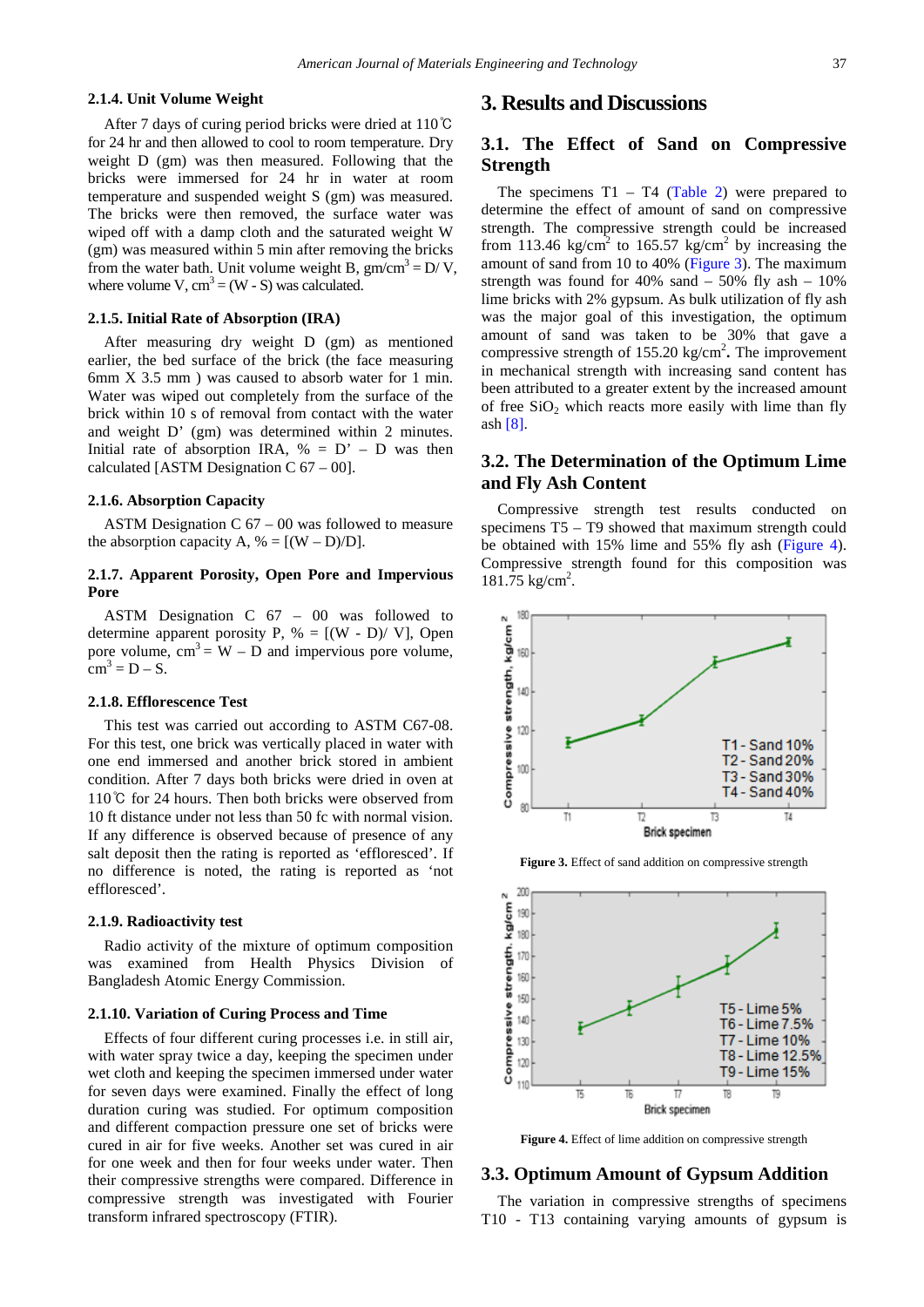shown in [Figure 5.](#page-3-0) It can be seen that the compressive strength increased from  $181.75 \text{ kg/cm}^2$  for 2 percent gypsum to  $287.78 \text{ kg/cm}^2$  for an optimum gypsum content of 14%.

## **3.4. Effect of Brick forming Pressure on the Compressive Strength**

Compressive strength tests on specimens T14 - T16 showed that compressive strength increased with increasing brick forming pressure [\(Figure 6\)](#page-3-1). Specimen T16 showed maximum compressive strength of 417.96 kg/  $cm<sup>2</sup>$  for a brick forming pressure of 3000 psi.

<span id="page-3-0"></span>

**Figure 5.** Effect of gypsum addition on compressive strength

<span id="page-3-1"></span>

**Figure 6.** Effect of brick forming pressure on compressive strength

#### **3.5. Microstructure**

Specimens T14, T15 and T16 are the specimens with optimum composition and different brick forming pressures. Microstructure and other properties besides compressive strength of these specimens were investigated to optimize brick forming pressure. [Figure 7](#page-3-2) shows that both individual pore size and total porosity decreased with increasing brick forming pressure. This is to be expected.

<span id="page-3-2"></span>

**Figure 7.** Microstructure of bricks formed with pressure (a) 1000 psi (b) 2000 psi (c) 3000 psi [All magnification 500X]

## **3.6. Shrinkage property**

No noticeable shrinkage occurred as was measured for specimens T14, T15 and T16.

#### **3.7. Unit Volume Weight**

With increasing brick forming pressure unit volume weight of the bricks increased [\(Figure 8\)](#page-3-3). But above 2000 psi the change in density was insignificant. Maximum density of 1.81 gm /cc was found for bricks formed under 3000 psi pressure which is much lower than the density of fired clay based bricks density.

## **3.8. Initial Rate of Absorption (IRA)**

Initial rate of absorption of bricks made under 1000 psi pressure exceeded 30 gm and so according to ASTM C 67 – 00 these bricks should be wetted before laying [\(Figure](#page-4-0)  [9\)](#page-4-0). With increasing brick forming pressure IRA decreased below 30 gm. Lowest IRA of 14.84 gm was found for a pressure of 3000 psi. So these bricks are not needed to be wetted before laying.

#### **3.9. Absorption Capacity**

As shown in [Figure 9](#page-4-0) absorption capacity was 14.63% for brick forming pressure 1000 psi. With increasing pressure this value dropped down to 11.58% for a pressure of 3000 psi. Above 2000 psi pressure change in absorption capacity was not significant.

<span id="page-3-3"></span>

**Figure 8.** Effect of brick forming pressure on unit volume weight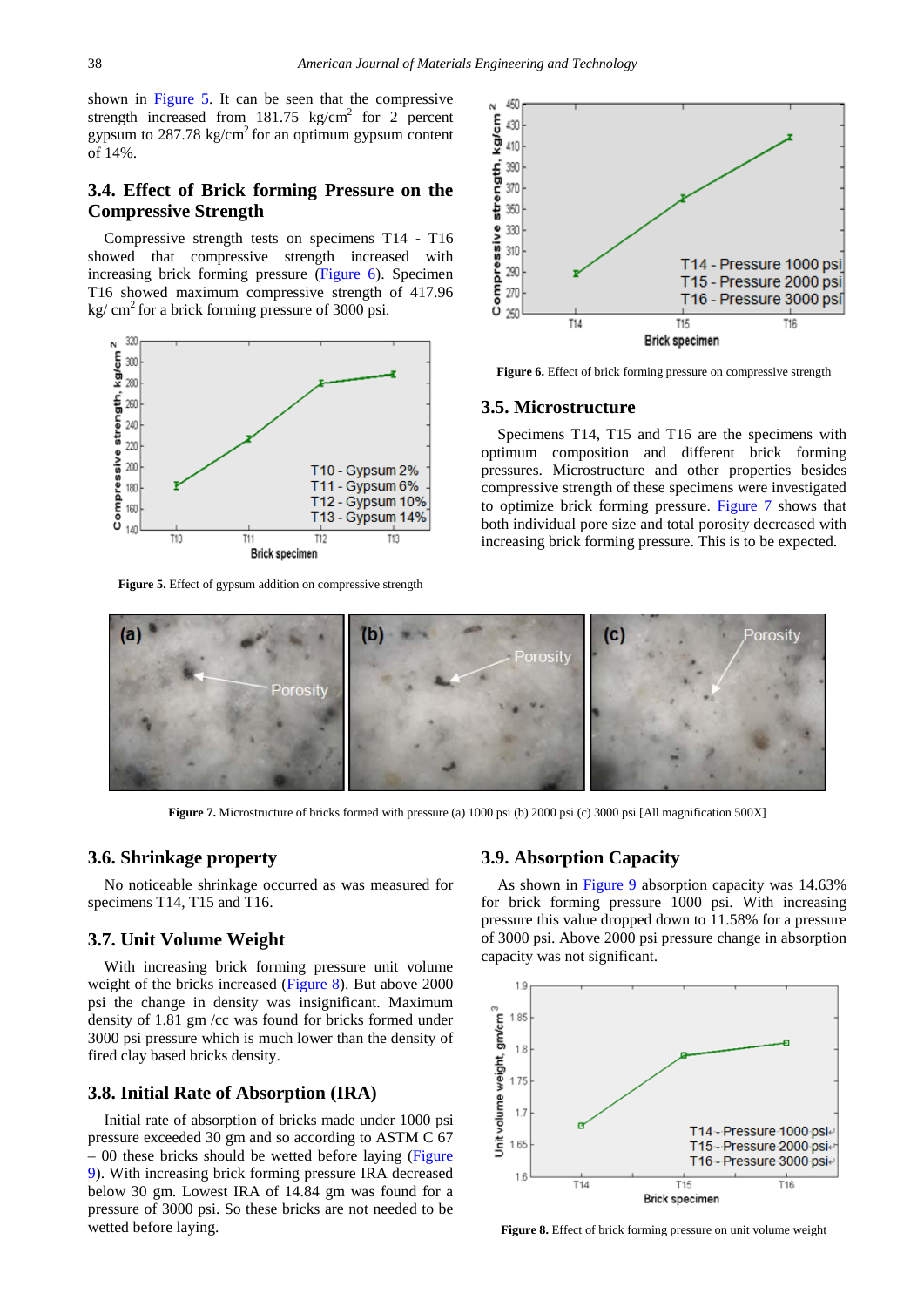<span id="page-4-0"></span>

**Figure 9.** Effect of brick forming pressure on absorption capacity and IRA

# **3.10. Apparent Porosity, Open Pore and Impervious Pore**

Effect of brick forming pressure on apparent porosity, open pore and close pore volume is shown in [Figure 10.](#page-4-1) Apparent porosity decreased with increasing pressure. Above 2000 psi the change was insignificant. Open pore volume also followed the same trend. Whatever, impervious pore volume was not affected by brick forming pressure. This result indicted that more densification at same pressure is possible if close pore can be decreased by means of particle size control.

<span id="page-4-1"></span>

**Figure 10.** Effect of brick forming pressure on apparent porosity, open pore and impervious pore volume

## **3.11. Efflorescence**

Bricks of optimum composition were found to be 'not effloresced'. As seen i[n Figure 11](#page-4-2) no salt was found on the tested brick surface.

<span id="page-4-2"></span>

**Figure 11.** Efflorescence test of bricks of optimum composition

## **3.12. Radioactivity**

Radioactivity of Cesium-137 was below the detection limit of the machine i.e. below 1.54 Bq/kg. So these bricks are not threatening as radioactivity source.

## **3.13. Effect of Curing Process**

Specimen T17 was cured in still air. Specimens T18, T19 and T20 were cured with water spray twice a day, keeping the specimen under wet cloth and keeping the specimen immersed under water respectively. Maximum compressive strength of  $442.96 \text{ kg/cm}^2$  was found for specimen T18 [\(Figure 12\)](#page-4-3).

<span id="page-4-3"></span>

**Figure 12.** Effect of curing process on compressive strength

## **3.14. Effect of Curing Period**

One set of bricks was cured for seven days in air; one set for five weeks in air and another set for first four weeks in water followed by one week in air. Maximum strength of  $877.36 \text{ kg/cm}^2$  was found for bricks formed under 3000 psi pressure and cured in water for four weeks followed by one week in air. FTIR analysis has shown [\(Figure 14\)](#page-5-3) that when bricks were cured in water for four weeks followed by one week in air instead of five weeks in air, stronger inter-molecular OH-O bond became dominant over the weaker intra-molecular OH bond.



Figure 13. Effect of curing process on compressive strength